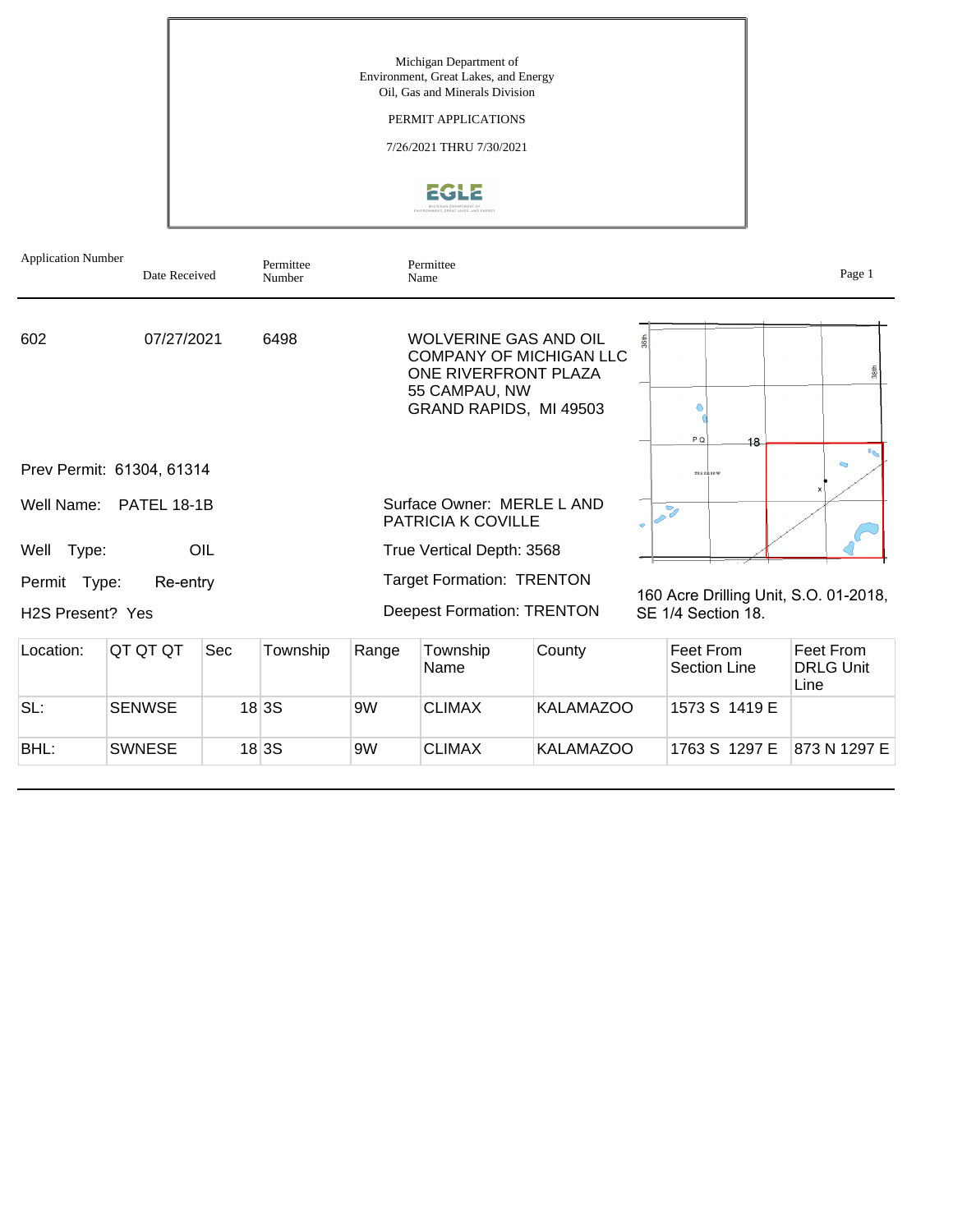

| <b>Application Number</b>             | Date Received |     | Permittee<br>Number |                 | Permittee<br>Name                                                       |                                                              |                                                                                                     | Page 2                                |
|---------------------------------------|---------------|-----|---------------------|-----------------|-------------------------------------------------------------------------|--------------------------------------------------------------|-----------------------------------------------------------------------------------------------------|---------------------------------------|
| 603                                   | 07/28/2021    |     | 5320                |                 | <b>SAVOY ENERGY LP</b><br>PO BOX 1560                                   | 920 HASTINGS STREET, SUITE A<br>TRAVERSE CITY, MI 49685-1560 | 36<br>T26NR12W<br><b>Youke</b>                                                                      | 31                                    |
| Prev Permit:                          |               |     |                     |                 |                                                                         |                                                              |                                                                                                     | $\bullet$                             |
| Well Name:                            | Weber 2-6     |     |                     |                 | and Donna M.                                                            | Surface Owner: Weber, Joseph J.                              | <b>T25NR12W</b>                                                                                     |                                       |
| Well Type:                            | OIL           |     |                     |                 | True Vertical Depth: 5975                                               |                                                              |                                                                                                     | 6                                     |
| Permit Type: Drill<br>H2S Present? No |               |     |                     |                 | <b>Target Formation: NIAGARAN</b><br><b>Deepest Formation: NIAGARAN</b> |                                                              | 120-Acre R303 Drilling Unit (as<br>applied), SW/4 SW/4 Sec 31; NW/4<br>NW/4 Sec 6; NE/4 NE/4, Sec 1 |                                       |
| Location:                             | QT QT QT      | Sec | Township            | Range           | Township<br>Name                                                        | County                                                       | Feet From<br><b>Section Line</b>                                                                    | Feet From<br><b>DRLG Unit</b><br>Line |
| SL:                                   | <b>NWNWNW</b> |     | 6 25N               | 11 <sub>W</sub> | <b>MAYFIELD</b>                                                         | <b>GRAND</b><br><b>TRAVERSE</b>                              | 199 N 544 W                                                                                         | 1165 S 758 E                          |

**TRAVERSE** 

199 N 544 W 1165 S 758 E

BHL: NWNWNW 6 25N 11W MAYFIELD GRAND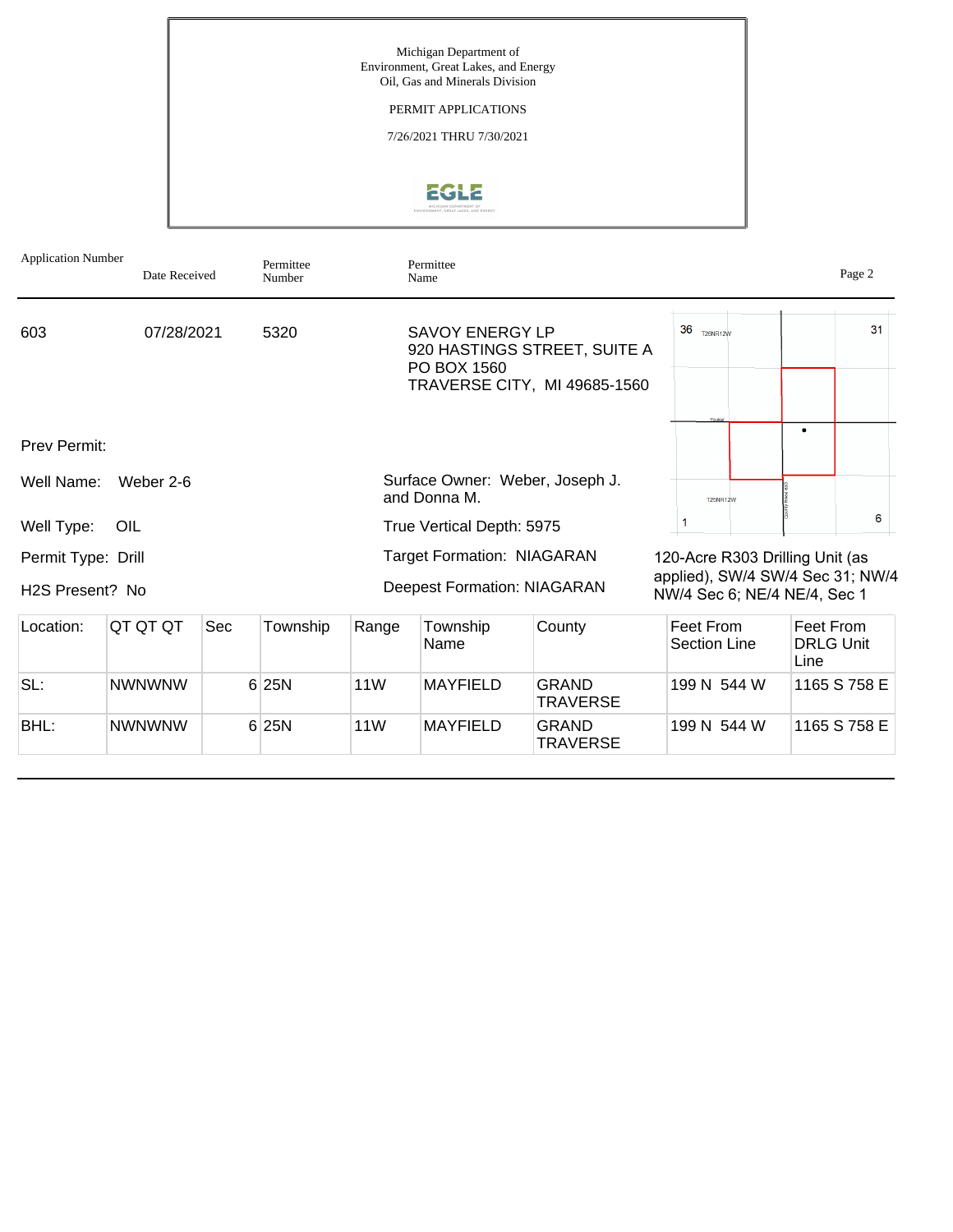Michigan Department of Environment, Great Lakes, and Energy Oil, Gas and Minerals Division

PERMIT APPLICATIONS

7/26/2021 THRU 7/30/2021

# EGLE

|                                       | <b>Application Number</b><br>Permittee<br>Date Received<br>Number |     |          |       | Permittee<br>Name                                           |                                                                                    |                                  |                                       |  |  |
|---------------------------------------|-------------------------------------------------------------------|-----|----------|-------|-------------------------------------------------------------|------------------------------------------------------------------------------------|----------------------------------|---------------------------------------|--|--|
| 606                                   | 07/28/2021                                                        |     | 7772     |       | LLC.<br>12012 Wickchester<br>Suite 300<br>Houston, TX 77079 | <b>LAMBDA ENERGY RESOURCES</b>                                                     | <b>T34NR03E</b>                  | 34                                    |  |  |
| Prev Permit: None                     |                                                                   |     |          |       |                                                             |                                                                                    |                                  |                                       |  |  |
| Well Name:                            | Case 9-34                                                         |     |          |       | Brent C. Muckle                                             | Surface Owner: Jerold P. LaMere &                                                  |                                  | $\mathbf x$                           |  |  |
| Well Type:                            | OIL                                                               |     |          |       | True Vertical Depth: 4209                                   |                                                                                    |                                  |                                       |  |  |
| Permit Type: Drill<br>H2S Present? No |                                                                   |     |          |       |                                                             | <b>Target Formation: NIAGARAN BROWN</b><br><b>Deepest Formation: NIAGARAN GRAY</b> | Section 34                       | 160-Acre R303 Drilling Unit, SE/4     |  |  |
| Location:                             | QT QT QT                                                          | Sec | Township | Range | Township<br>Name                                            | County                                                                             | Feet From<br><b>Section Line</b> | Feet From<br><b>DRLG Unit</b><br>Line |  |  |
| SL:                                   | <b>SWSWSE</b>                                                     |     | 34 34N   | 3E    | CASE                                                        | PRESQUE ISLE                                                                       | 301 S 2193 E                     |                                       |  |  |
| BHL:                                  | <b>SWNESE</b>                                                     |     | 34 34 N  | 3E    | <b>CASE</b>                                                 | PRESQUE ISLE                                                                       | 1345 S 950 E                     | 1295 N 950 E                          |  |  |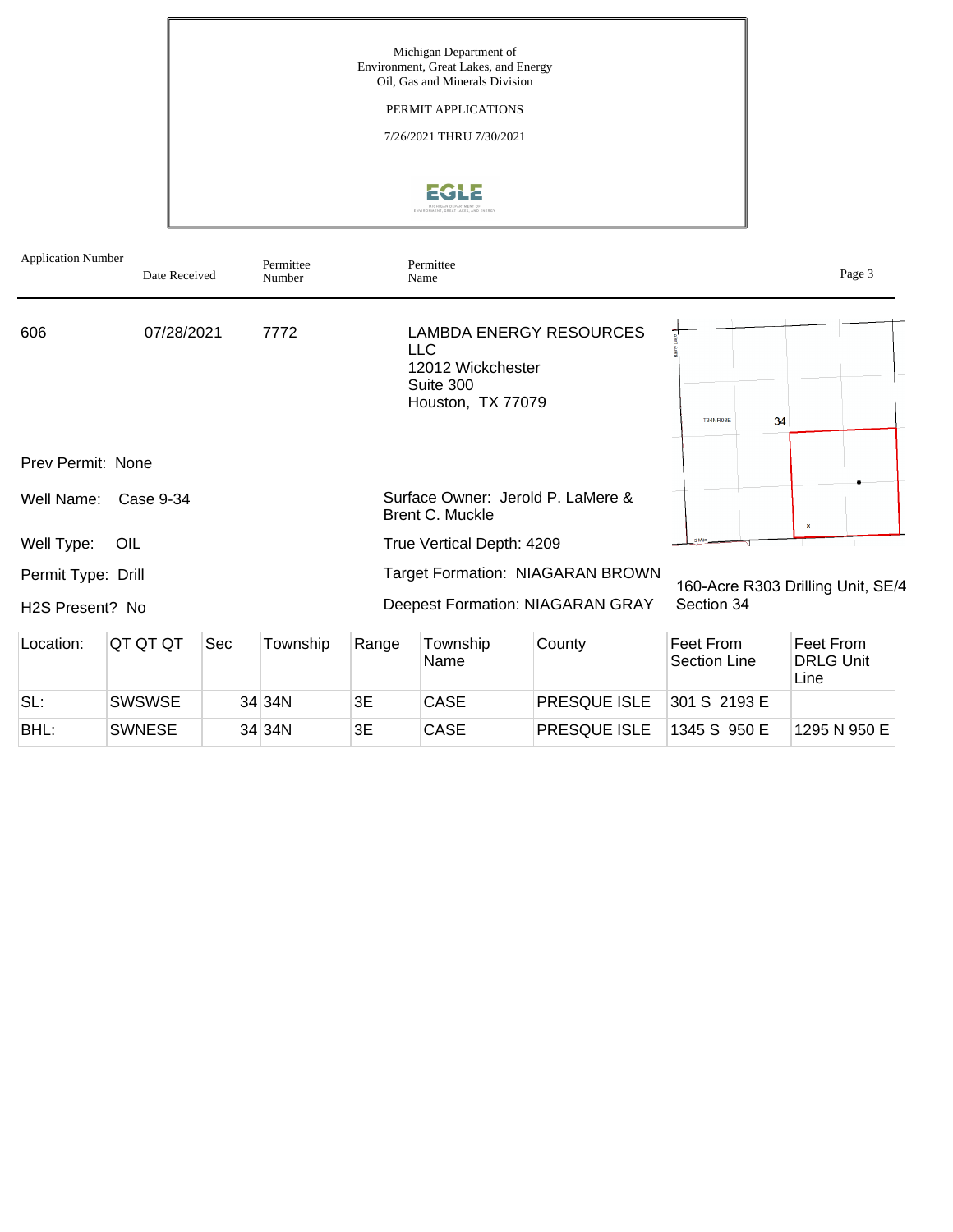

| <b>Application Number</b>                | Date Received   |     | Permittee<br>Number |       | Permittee<br>Name                                                   |                                |                                                     |    |                                       | Page 4 |
|------------------------------------------|-----------------|-----|---------------------|-------|---------------------------------------------------------------------|--------------------------------|-----------------------------------------------------|----|---------------------------------------|--------|
| 607                                      | 07/29/2021      |     | 4934                |       | FEDERATED OIL AND GAS<br><b>PROPERTIES INC</b><br>PO BOX 946        |                                | T16NR07W                                            |    | X                                     |        |
|                                          |                 |     |                     |       |                                                                     | TRAVERSE CITY, MI 49685-0946   | Hoover                                              | 16 |                                       |        |
| Prev Permit: 61383                       |                 |     |                     |       |                                                                     |                                |                                                     |    |                                       |        |
| Well Name:                               | DAUGHERTY 1-16A |     |                     |       | f. DAUGHERTY                                                        | Surface Owner: EDWIN N. & MARY |                                                     |    |                                       |        |
| Well Type:                               | OIL             |     |                     |       | True Vertical Depth: 3760                                           |                                |                                                     |    |                                       |        |
| Permit Type: Re-entry<br>H2S Present? No |                 |     |                     |       | <b>Target Formation: DUNDEE</b><br><b>Deepest Formation: DUNDEE</b> |                                | 80-Acre R303 Drilling Unit, W/2<br>NE/4, Section 16 |    |                                       |        |
| Location:                                | QT QT QT        | Sec | Township            | Range | Township<br>Name                                                    | County                         | Feet From<br>Section Line                           |    | Feet From<br><b>DRLG Unit</b><br>Line |        |
| SL:                                      | <b>SWNWNE</b>   |     | 16 16N              | 7W    | <b>FORK</b>                                                         | <b>MECOSTA</b>                 | 873 N 2299 E                                        |    |                                       |        |
| BHL:                                     | <b>SESWNE</b>   |     | 16 16N              | 7W    | <b>FORK</b>                                                         | <b>MECOSTA</b>                 | 2013 N 1686 E                                       |    | 624 S 363 E                           |        |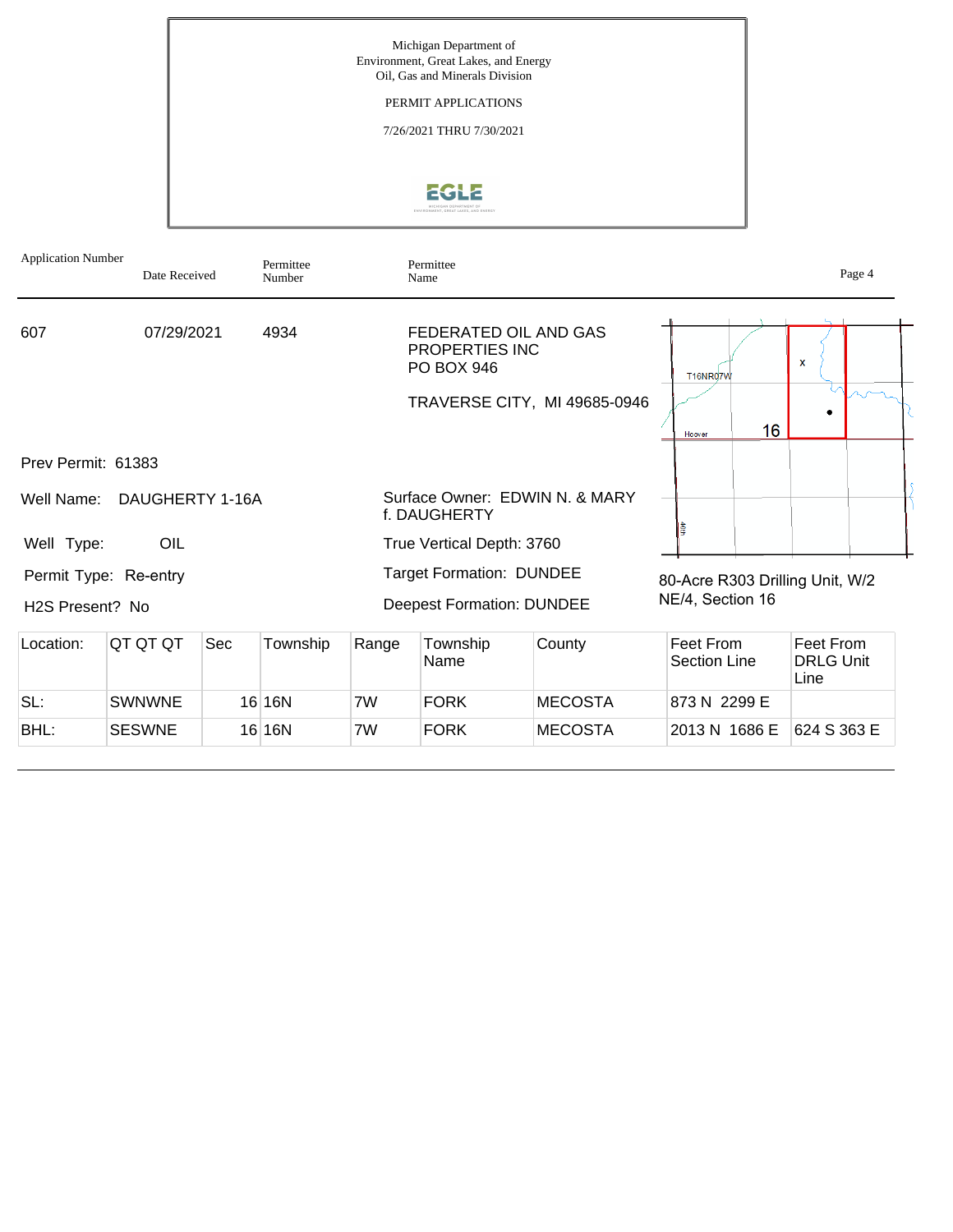Environment, Great Lakes, and Energy

Oil, Gas and Minerals Division

Updated Permits

7/26/2021 THRU 7/30/2021



Permit Number Permittee Number Permittee Name Page 1

**PLUGGING INSTRUCTIONS ISSUED:**

5566 2298

UNION OIL CO OF CALIFORNIA 2210 W. PINE RIVER RD. BRECKENRIDGE, MI 48615

API Well Number: 21-035-05566-00-00

Well Name: DOUGLASS, BERT 2

Plug Inst. Issue Date: 7/23/2021

| Location | <b>IOT OT OT</b> | <b>Sec Township</b> | Range | Township Name  | County        | Feet From Section<br>Line | <b>Feet From DRLG</b><br>Unit |
|----------|------------------|---------------------|-------|----------------|---------------|---------------------------|-------------------------------|
| SL:      | <b>I</b> SENWSW  | 34 19N              | ۱6W   | <b>REDDING</b> | <b>ICLARE</b> | 990 N 990 W               | 1330 S 990 W                  |
| BHL:     | <b>ISENWSW</b>   | 34 19N              | ا 6W  | l REDDING      | <b>ICLARE</b> |                           |                               |

Comment: App to Re-P&A expires on 7/23/22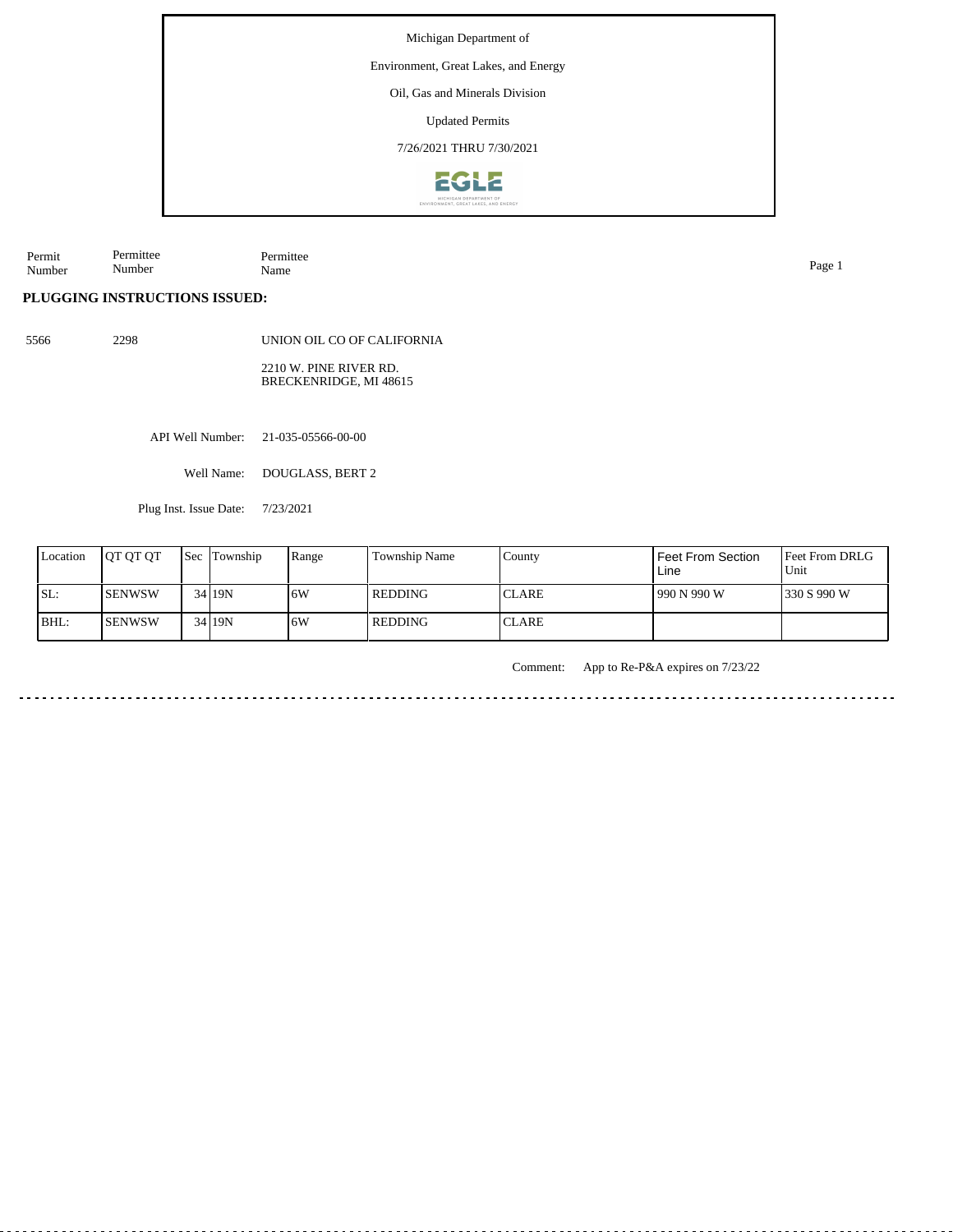#### Environment, Great Lakes, and Energy

Oil, Gas and Minerals Division

Updated Permits

7/26/2021 THRU 7/30/2021



Permit Number Permittee Number Permittee Name Page 2

**RECORD OF WELL PLUGGING:**

42135 8080

V C P MICHIGAN, LLC P. O. Box 977 Gaylord, MI 49734

API Well Number: 21-137-42135-00-00

Well Name: WOLF C2-2

Plugging Date: 7/14/2021

| Location | IOT OT OT     | <b>Sec Township</b> | Range | Township Name   | County         | l Feet From Section<br>Line | Feet From DRLG<br>Unit |
|----------|---------------|---------------------|-------|-----------------|----------------|-----------------------------|------------------------|
| ISL:     | <b>NENESW</b> | 2130N               | 1W    | <b>CHARLTON</b> | IOTSEGO        | 1518 N 514 E                | 1518 N 514 E           |
| BHL:     | <b>NENESW</b> | 2130N               | 1W    | <b>CHARLTON</b> | <b>IOTSEGO</b> |                             |                        |

42136 8080

V C P MICHIGAN, LLC

P. O. Box 977 Gaylord, MI 49734

API Well Number: 21-137-42136-00-00

Well Name: WOLF D1-2

Plugging Date: 7/14/2021

| Location | <b>IOT OT OT</b> | <b>Sec Township</b> | Range | Township Name   | County         | Feet From Section<br>Line | <b>Feet From DRLG</b><br>Unit |
|----------|------------------|---------------------|-------|-----------------|----------------|---------------------------|-------------------------------|
| SL:      | <b>INESWSW</b>   | $2$ <sub>30</sub> N | 1W    | <b>CHARLTON</b> | <b>IOTSEGO</b> | 873 S 907 W               | 1437 N 409 E                  |
| BHL:     | <b>INESWSW</b>   | $2$ <sub>30</sub> N | 1W    | <b>CHARLTON</b> | <b>IOTSEGO</b> |                           |                               |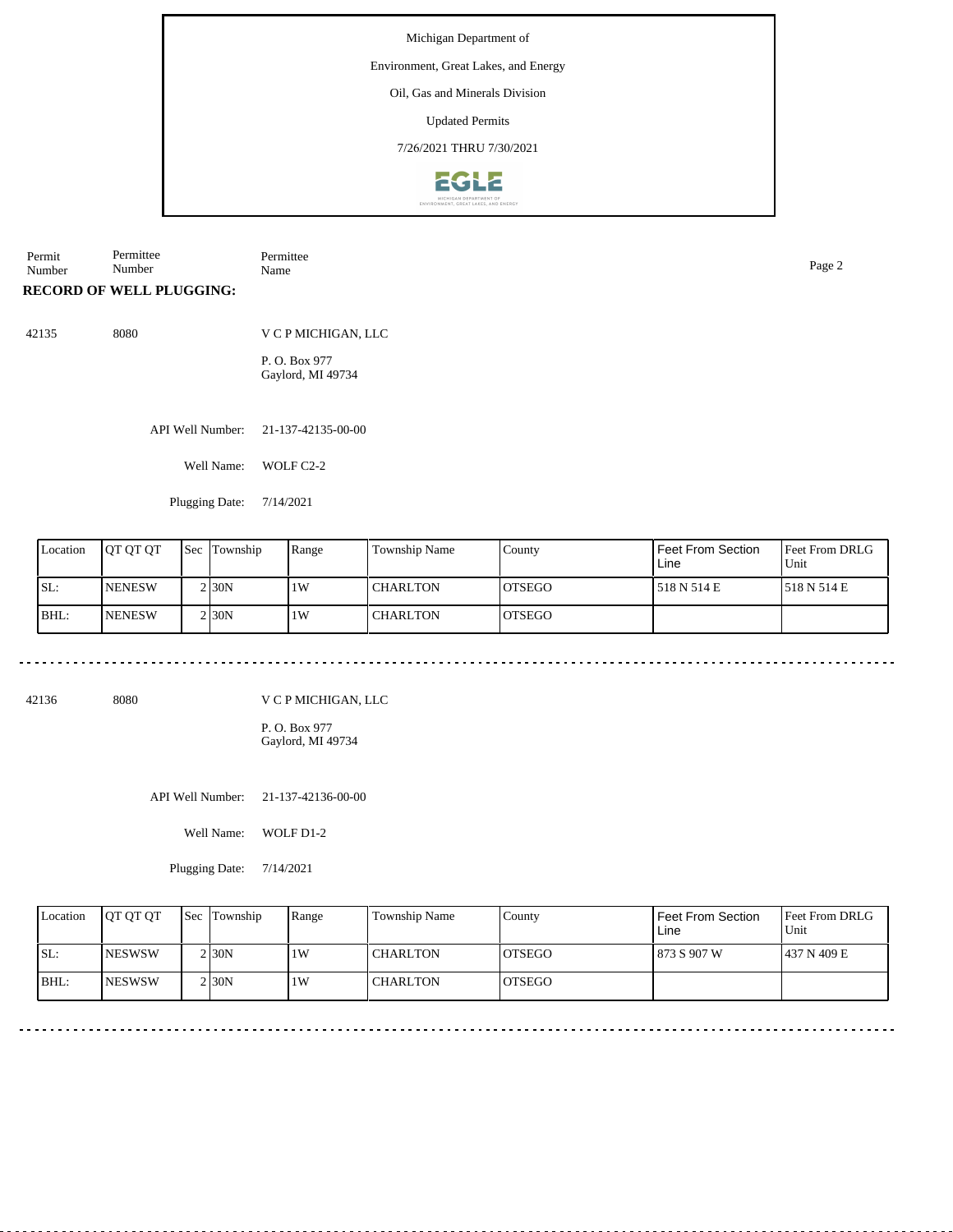#### Environment, Great Lakes, and Energy

Oil, Gas and Minerals Division

Updated Permits

7/26/2021 THRU 7/30/2021



| Permit<br>Number | Permittee<br>Number | Permittee<br>Name                  | Page 3 |
|------------------|---------------------|------------------------------------|--------|
| 42137            | 8080                | V C P MICHIGAN, LLC                |        |
|                  |                     | P. O. Box 977<br>Gaylord, MI 49734 |        |
|                  | API Well Number:    | 21-137-42137-00-00                 |        |

Well Name: WOLF D2-2

Plugging Date: 7/14/2021

| Location | <b>JOT OT OT</b> | <b>Sec</b> | Township           | Range | Township Name   | County         | l Feet From Section<br>Line | <b>Feet From DRLG</b><br>Unit |
|----------|------------------|------------|--------------------|-------|-----------------|----------------|-----------------------------|-------------------------------|
| SL:      | <b>NESESW</b>    |            | 2130N              | 1W    | <b>CHARLTON</b> | <b>IOTSEGO</b> | 676 S 566 E                 | 1635 N 566 E                  |
| BHL:     | <b>INESESW</b>   |            | 2 <sub>130</sub> N | 1W    | <b>CHARLTON</b> | <b>IOTSEGO</b> |                             |                               |

42138 8080

V C P MICHIGAN, LLC

P. O. Box 977 Gaylord, MI 49734

API Well Number: 21-137-42138-00-00

Well Name: WOLF C1-2

Plugging Date: 7/14/2021

|      | Location | <b>OT OT OT</b> | <b>Sec</b> Township | Range | Township Name   | County         | Feet From Section<br>Line | <b>Feet From DRLG</b><br>Unit |
|------|----------|-----------------|---------------------|-------|-----------------|----------------|---------------------------|-------------------------------|
| SL:  |          | <b>INENWSW</b>  | 2 30N               | 1W    | <b>CHARLTON</b> | <b>IOTSEGO</b> | 529 N 838 W               | 1529 N 479 E                  |
| BHL: |          | <b>INENWSW</b>  | 2 30N               | 1W    | <b>CHARLTON</b> | <b>OTSEGO</b>  |                           |                               |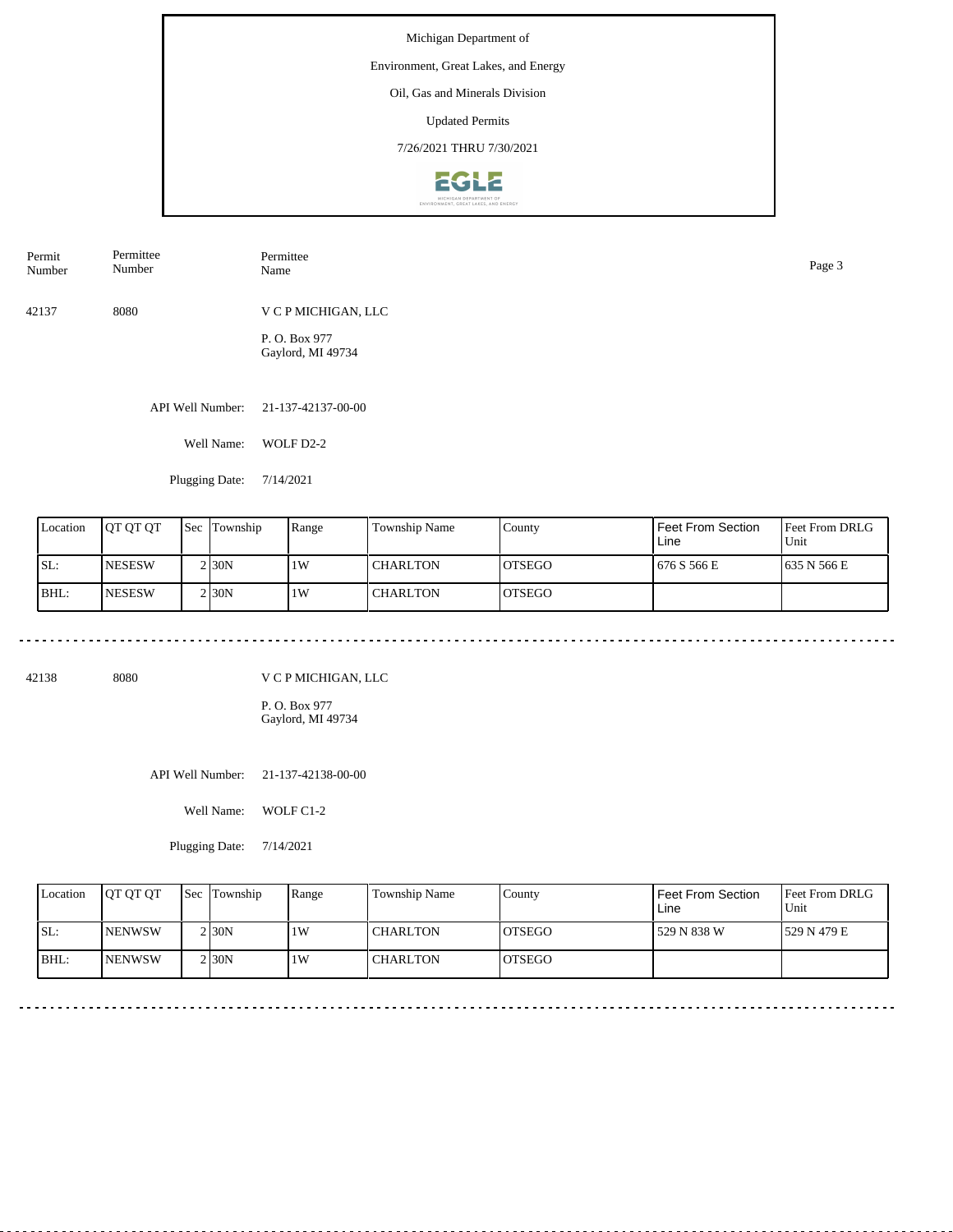## Environment, Great Lakes, and Energy

Oil, Gas and Minerals Division

Updated Permits

7/26/2021 THRU 7/30/2021



| Permit<br>Number | Permittee<br>Number | Permittee<br>Name                 | Page 4 |
|------------------|---------------------|-----------------------------------|--------|
| 42138            | 8080                | V C P MICHIGAN, LLC               |        |
|                  |                     | P.O. Box 977<br>Gaylord, MI 49734 |        |

API Well Number: 21-137-42138-01-00

Well Name: WOLF C1-2

Plugging Date: 7/14/2021

| Location | <b>OT QT QT</b> | 'Sec | Township            | Range | Township Name   | County         | Feet From Section<br>Line | Feet From DRLG<br>'Unit |
|----------|-----------------|------|---------------------|-------|-----------------|----------------|---------------------------|-------------------------|
| ISL:     | <b>INENWSW</b>  |      | $2$ <sub>30</sub> N | 1W    | <b>CHARLTON</b> | IOTSEGO        | 529 N 838 W               | 1529 N 479 E            |
| BHL:     | <b>INENWSW</b>  |      | 2 <sub>130</sub> N  | 1W    | <b>CHARLTON</b> | <b>IOTSEGO</b> |                           |                         |

42140 8080

V C P MICHIGAN, LLC

P. O. Box 977 Gaylord, MI 49734

API Well Number: 21-137-42140-00-00

Well Name: BREER C4-2

Plugging Date: 7/14/2021

| Location | <b>OT OT OT</b> | <b>Sec</b> Township | Range | Township Name   | County         | Feet From Section<br>Line | <b>Feet From DRLG</b><br>Unit |
|----------|-----------------|---------------------|-------|-----------------|----------------|---------------------------|-------------------------------|
| ISL:     | <b>SENESE</b>   | 2 30N               | 1W    | <b>CHARLTON</b> | <b>IOTSEGO</b> | 705 N 614 E               | 1606 S 614 E                  |
| BHL:     | <b>SENESE</b>   | 2 30N               | 1 W   | <b>CHARLTON</b> | <b>OTSEGO</b>  |                           |                               |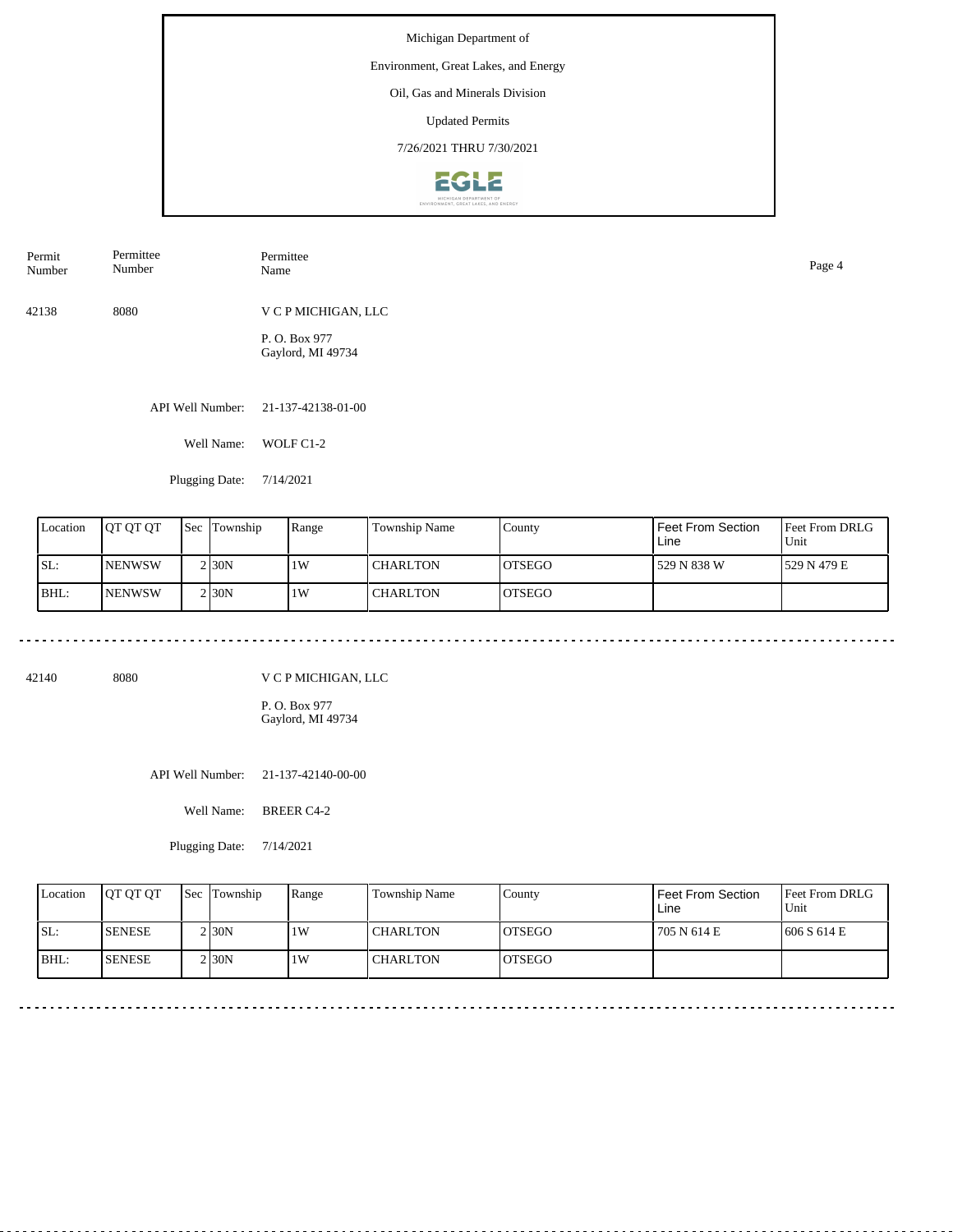## Environment, Great Lakes, and Energy

Oil, Gas and Minerals Division

Updated Permits

7/26/2021 THRU 7/30/2021



| Permit<br>Number | Permittee<br>Number | Permittee<br>Name                 | Page 5 |
|------------------|---------------------|-----------------------------------|--------|
| 42141            | 8080                | V C P MICHIGAN, LLC               |        |
|                  |                     | P.O. Box 977<br>Gaylord, MI 49734 |        |

API Well Number: 21-137-42141-00-00

Well Name: BREER C3-2

Plugging Date: 7/14/2021

| Location | <b>JOT OT OT</b> | 'Sec | Township           | Range | <b>Township Name</b> | County         | Feet From Section<br>Line | <b>IFeet From DRLG</b><br>Unit |
|----------|------------------|------|--------------------|-------|----------------------|----------------|---------------------------|--------------------------------|
| SL:      | <b>INWNWSE</b>   |      | 2 <sub>130</sub> N | 1W    | <b>CHARLTON</b>      | <b>IOTSEGO</b> | 1413 N 410 W              | 1413 N 410 W                   |
| BHL:     | <b>INWNWSE</b>   |      | 2 <sub>130</sub> N | 1W    | <b>CHARLTON</b>      | <b>IOTSEGO</b> |                           |                                |

42142 8080

V C P MICHIGAN, LLC

P. O. Box 977 Gaylord, MI 49734

API Well Number: 21-137-42142-00-00

Well Name: BREER B3-2

Plugging Date: 7/14/2021

| Location | <b>OT OT OT</b> | <b>Sec Township</b> | Range | Township Name   | County         | Feet From Section<br>Line | <b>Feet From DRLG</b><br>Unit |
|----------|-----------------|---------------------|-------|-----------------|----------------|---------------------------|-------------------------------|
| ISL:     | <b>INWSWNE</b>  | 2 I 30 N            | 1 W   | <b>CHARLTON</b> | <b>IOTSEGO</b> | 950 S 537 W               | 1398 N 537 W                  |
| BHL:     | <b>INWSWNE</b>  | 2 <sub>30</sub> N   | 1 W   | <b>CHARLTON</b> | IOTSEGO        |                           |                               |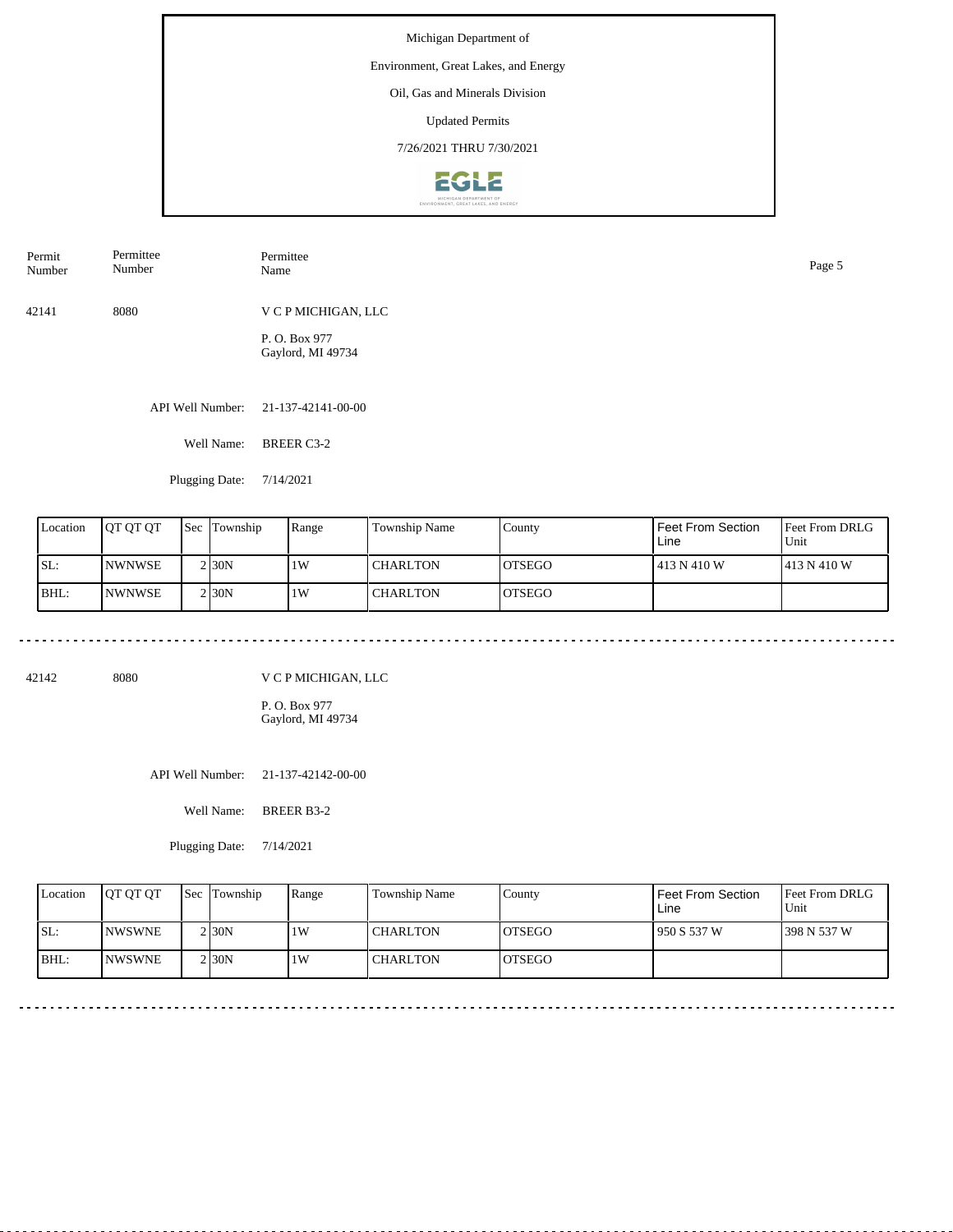## Environment, Great Lakes, and Energy

Oil, Gas and Minerals Division

Updated Permits

7/26/2021 THRU 7/30/2021



| Permit<br>Number | Permittee<br>Number | Permittee<br>Name                 | Page 6 |
|------------------|---------------------|-----------------------------------|--------|
| 42143            | 8080                | V C P MICHIGAN, LLC               |        |
|                  |                     | P.O. Box 977<br>Gaylord, MI 49734 |        |

API Well Number: 21-137-42143-00-00

Well Name: BREER A3-2

Plugging Date: 7/7/2021

| Location | <b>JOT OT OT</b> | 'Sec | Township           | Range | <b>Township Name</b> | County         | Feet From Section<br>Line | <b>Feet From DRLG</b><br>Unit |
|----------|------------------|------|--------------------|-------|----------------------|----------------|---------------------------|-------------------------------|
| SL:      | <b>INENWNE</b>   |      | 2130N              | 1W    | <b>CHARLTON</b>      | <b>IOTSEGO</b> | 513 N 846 W               | 1513 N 463 E                  |
| BHL:     | <b>INENWNE</b>   |      | 2 <sub>130</sub> N | 1W    | <b>CHARLTON</b>      | <b>IOTSEGO</b> |                           |                               |

42143 8080

V C P MICHIGAN, LLC

P. O. Box 977 Gaylord, MI 49734

API Well Number: 21-137-42143-01-00

Well Name: BREER A3-2

Plugging Date: 7/7/2021

| Location | <b>OT OT OT</b> | <b>Sec Township</b> | Range | Township Name   | County         | Feet From Section<br>Line | <b>Feet From DRLG</b><br>Unit |
|----------|-----------------|---------------------|-------|-----------------|----------------|---------------------------|-------------------------------|
| ISL:     | <b>INENWNE</b>  | 2 I 30 N            | 1 W   | <b>CHARLTON</b> | <b>IOTSEGO</b> | 513 N 846 W               | 1513 N 463 E                  |
| BHL:     | <b>INENWNE</b>  | 2 I 30 N            | 1W    | <b>CHARLTON</b> | IOTSEGO        |                           |                               |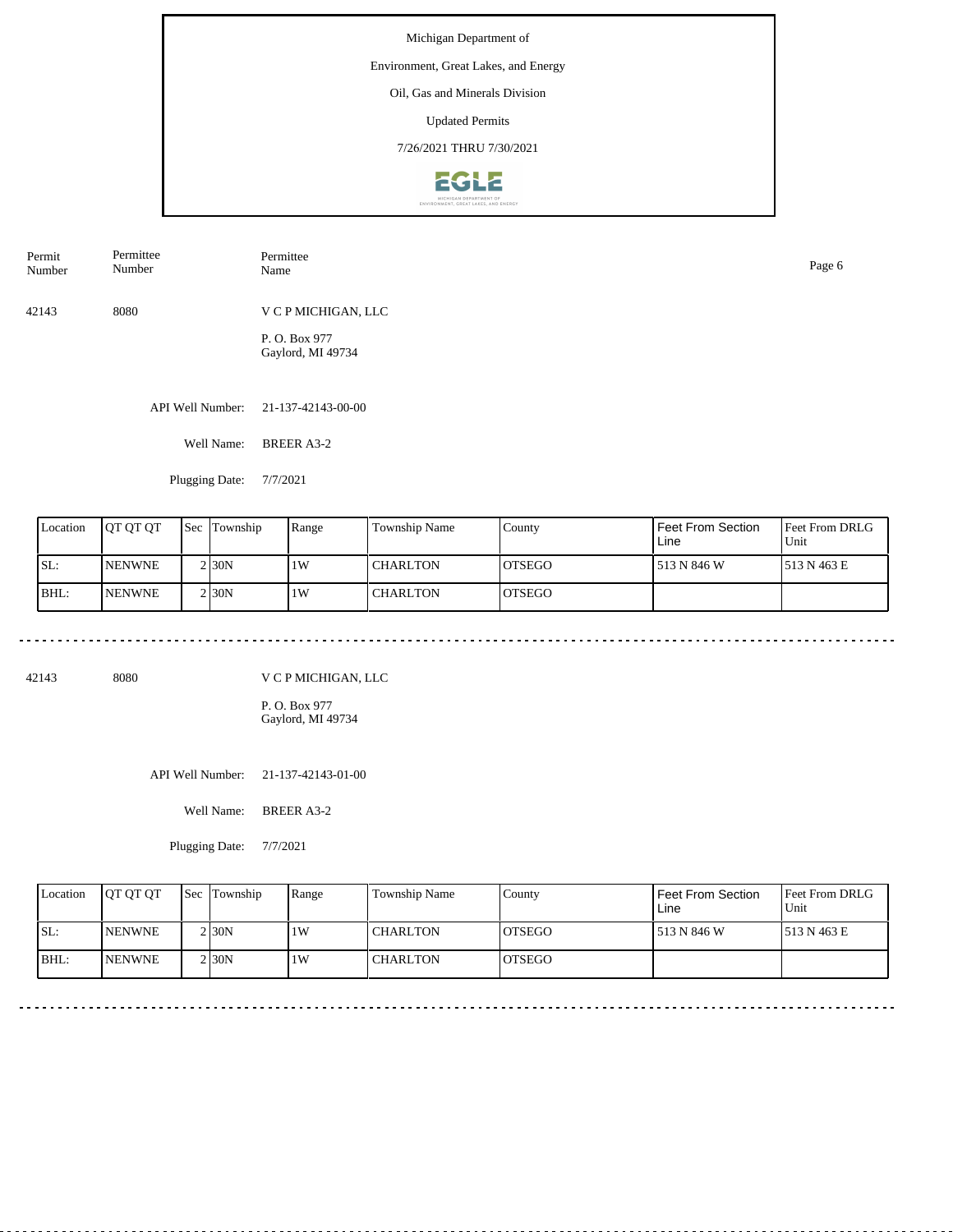#### Environment, Great Lakes, and Energy

Oil, Gas and Minerals Division

Updated Permits

7/26/2021 THRU 7/30/2021



| Permit<br>Number | Permittee<br>Number | Permittee<br>Name                  | Page 7 |
|------------------|---------------------|------------------------------------|--------|
| 42149            | 8080                | V C P MICHIGAN, LLC                |        |
|                  |                     | P. O. Box 977<br>Gaylord, MI 49734 |        |

API Well Number: 21-137-42149-00-00

Well Name: BREER D3-2

Plugging Date: 7/12/2021

| Location | <b>IOT OT OT</b> | l Sec | Township          | Range | <b>Township Name</b> | County         | Feet From Section<br>Line | <b>Feet From DRLG</b><br>Unit |
|----------|------------------|-------|-------------------|-------|----------------------|----------------|---------------------------|-------------------------------|
| SL:      | ISESWSE          |       | 2130N             | 1W    | l CHARLTON           | <b>IOTSEGO</b> | 552 S 704 W               | 1552 S 610 E                  |
| IBHL:    | ISESWSE          |       | 2130 <sub>N</sub> | 1W    | l CHARLTON           | <b>IOTSEGO</b> |                           |                               |

42150 8080

V C P MICHIGAN, LLC

P. O. Box 977 Gaylord, MI 49734

API Well Number: 21-137-42150-00-00

Well Name: BREER D4-2

Plugging Date: 7/12/2021

|      | Location | <b>OT OT OT</b> | Sec Township | Range | <b>Township Name</b> | County         | Feet From Section<br>Line | <b>Feet From DRLG</b><br>Unit |
|------|----------|-----------------|--------------|-------|----------------------|----------------|---------------------------|-------------------------------|
| SL:  |          | <b>INESESE</b>  | 2 30N        | 1W    | <b>CHARLTON</b>      | <b>IOTSEGO</b> | 1904 S 636 E              | 1408 N 636 E                  |
| BHL: |          | <b>INESESE</b>  | 2 30N        | 1W    | <b>CHARLTON</b>      | <b>IOTSEGO</b> |                           |                               |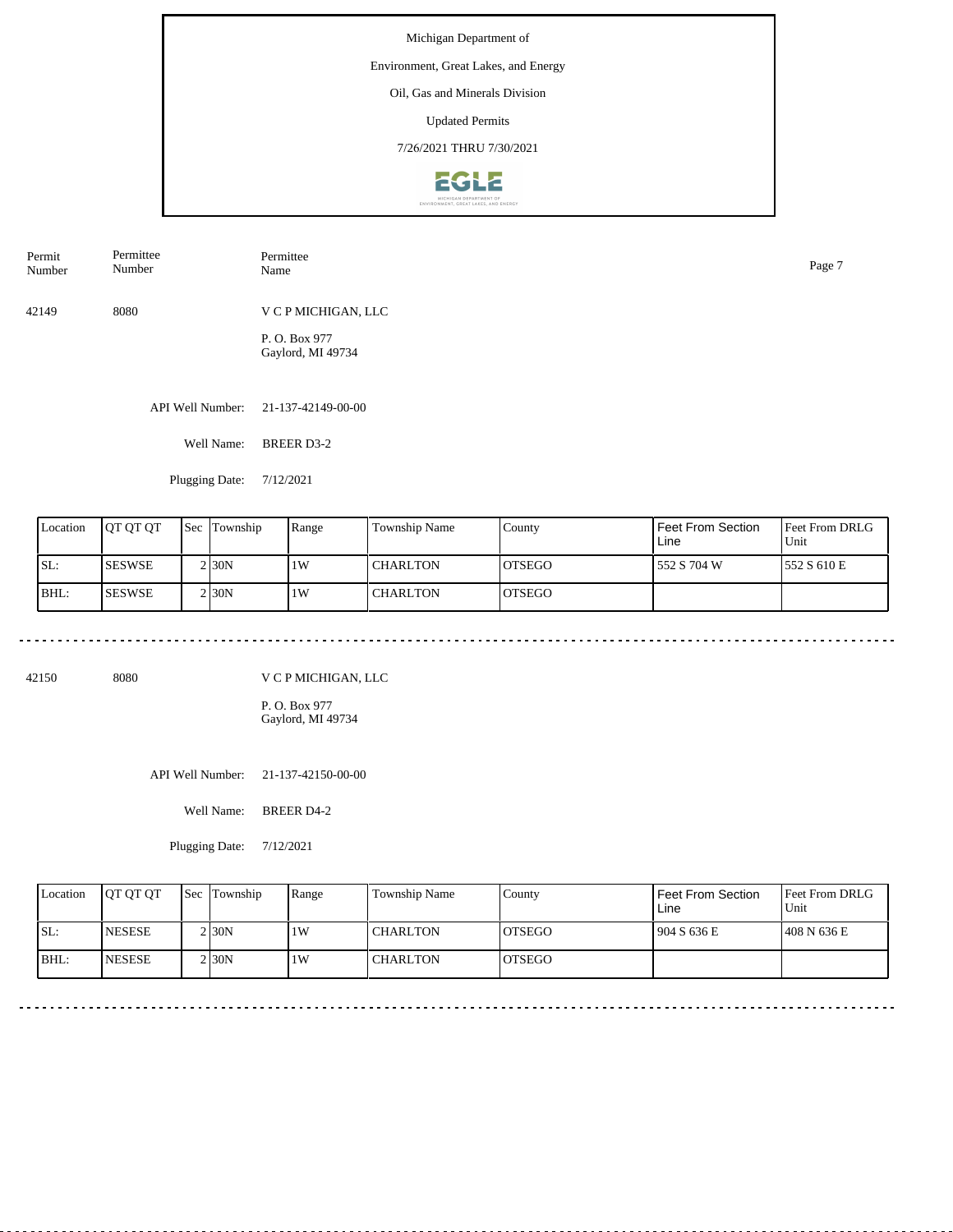#### Environment, Great Lakes, and Energy

Oil, Gas and Minerals Division

Updated Permits

7/26/2021 THRU 7/30/2021



| Permit<br>Number | Permittee<br>Number | Permittee<br>Name                 | Page 8 |
|------------------|---------------------|-----------------------------------|--------|
| 42164            | 8080                | V C P MICHIGAN, LLC               |        |
|                  |                     | P.O. Box 977<br>Gaylord, MI 49734 |        |
|                  | API Well Number:    | 21-137-42164-00-00                |        |

Well Name: BREER A4-2

Plugging Date: 7/7/2021

| Location | <b>JOT OT OT</b> | <b>Sec</b> | Township           | Range | <b>Township Name</b> | County         | Feet From Section<br>Line | <b>Feet From DRLG</b><br>Unit |
|----------|------------------|------------|--------------------|-------|----------------------|----------------|---------------------------|-------------------------------|
| SL:      | <b>INENENE</b>   |            | 2130N              | 1W    | <b>CHARLTON</b>      | <b>IOTSEGO</b> | 468 N 577 E               | 1468 N 577 E                  |
| BHL:     | <b>INENENE</b>   |            | 2 <sub>130</sub> N | 1W    | <b>CHARLTON</b>      | <b>IOTSEGO</b> |                           |                               |

42164 8080

V C P MICHIGAN, LLC

P. O. Box 977 Gaylord, MI 49734

API Well Number: 21-137-42164-01-00

Well Name: BREER A4-2

Plugging Date: 7/7/2021

| Location | <b>OT OT OT</b> | <b>Sec Township</b> | Range | Township Name   | County         | Feet From Section<br>Line | <b>Feet From DRLG</b><br>Unit |
|----------|-----------------|---------------------|-------|-----------------|----------------|---------------------------|-------------------------------|
| ISL:     | <b>INENENE</b>  | 2 I 30 N            | 1 W   | <b>CHARLTON</b> | <b>IOTSEGO</b> | 468 N 577 E               | 1468 N 577 E                  |
| BHL:     | <b>INENENE</b>  | 2 I 30 N            | 1W    | <b>CHARLTON</b> | IOTSEGO        |                           |                               |

<u>. . . . . . . . . . .</u>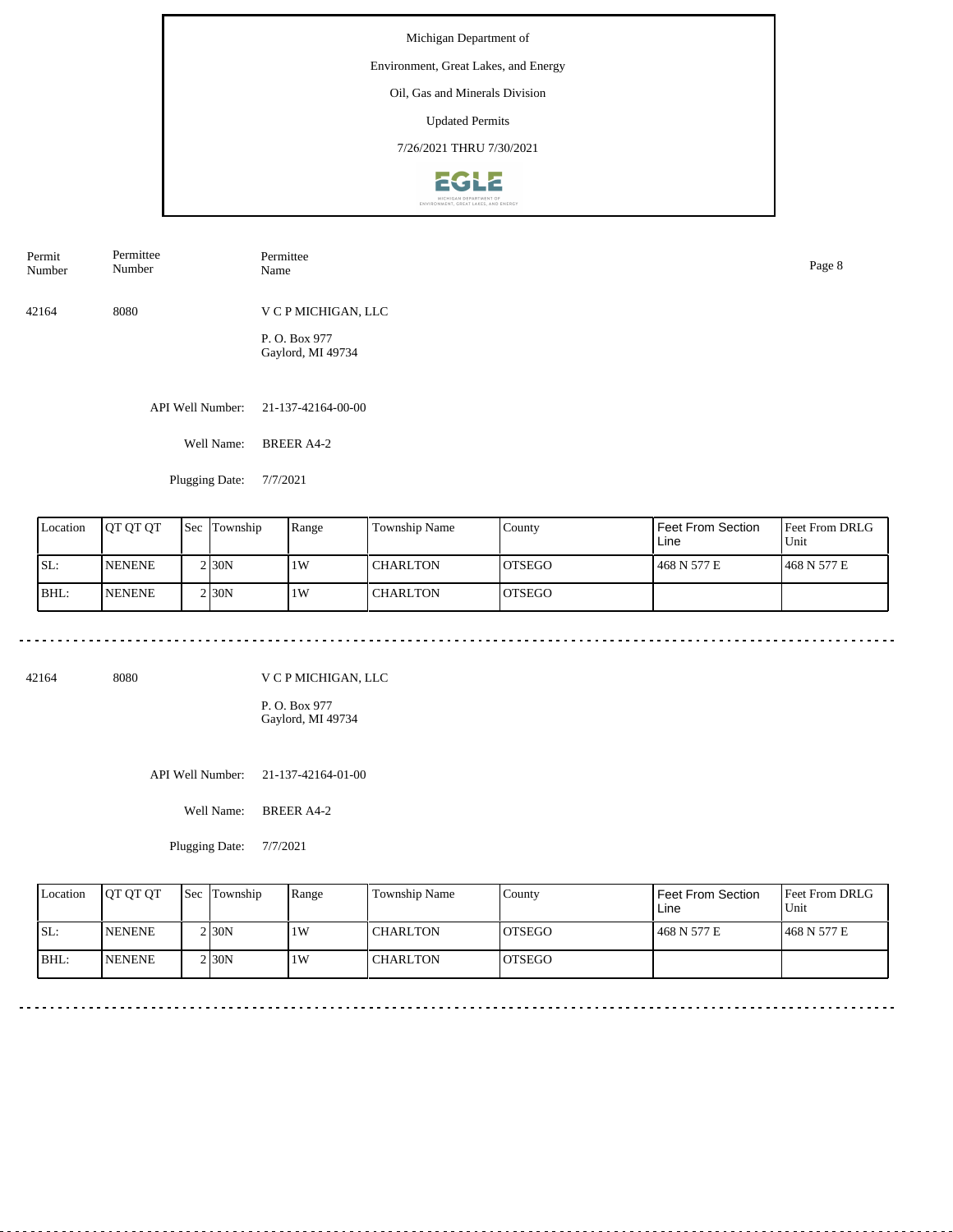# Environment, Great Lakes, and Energy

Oil, Gas and Minerals Division

Updated Permits

7/26/2021 THRU 7/30/2021



| Permit<br>Number | Permittee<br>Number | Permittee<br>Name                  | Page 9 |
|------------------|---------------------|------------------------------------|--------|
| 42465            | 8080                | V C P MICHIGAN, LLC                |        |
|                  |                     | P. O. Box 977<br>Gaylord, MI 49734 |        |

API Well Number: 21-137-42465-00-00

Well Name: BREER D4-2 SWD

Plugging Date: 6/23/2021

| Location | <b>IOT OT OT</b> | <b>Sec Township</b> | Range | Township Name   | County         | l Feet From Section<br>Line | <b>Feet From DRLG</b><br>Unit |
|----------|------------------|---------------------|-------|-----------------|----------------|-----------------------------|-------------------------------|
| ISL:     | <b>NESESE</b>    | 2 <sub>130</sub> N  | 1W    | <b>CHARLTON</b> | <b>IOTSEGO</b> | 1027 S 548 E                |                               |
| BHL:     | <b>INESESE</b>   | 2 <sub>130</sub> N  | 1W    | <b>CHARLTON</b> | IOTSEGO        |                             |                               |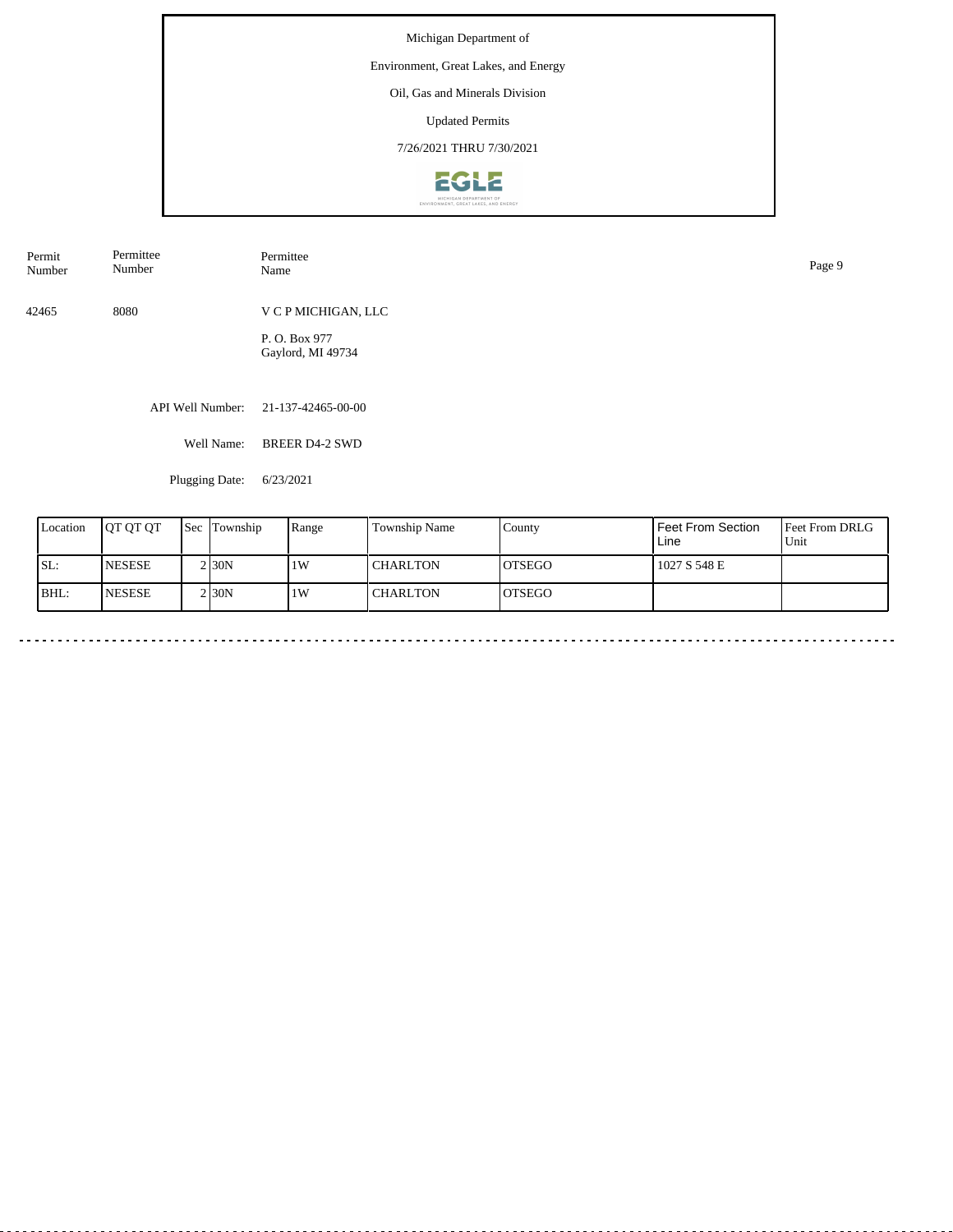Environment, Great Lakes, and Energy

Oil, Gas and Minerals Division

Updated Permits

7/26/2021 THRU 7/30/2021



Permit Number Permittee Number Permittee Name Page 10

## **APPLICATIONS TO CHANGE WELL STATUS:**

43177 6371

BREITBURN OPERATING LIMITED PARTNERSHIP 1111 BAGBY STREET, SUITE 1600

HOUSTON, TX 77002

API Well Number: 21-137-43177-00-00

Well Name: SNOWDAY 2-33

Approval Date: 7/22/2021

| Location | <b>IOT OT OT</b> | 'Sec | Township            | Range | <b>Township Name</b> | County         | l Feet From Section<br>Line | Feet From DRLG<br>Unit |
|----------|------------------|------|---------------------|-------|----------------------|----------------|-----------------------------|------------------------|
| ISL:     | <b>I</b> SENWSW  |      | 33 31N              | 2W    | <b>DOVER</b>         | <b>IOTSEGO</b> | 820 N 960 W                 | 1500 S 350 E           |
| IBHL:    | <b>ISENWSW</b>   |      | 33 <sub>131</sub> N | 2W    | <b>DOVER</b>         | <b>IOTSEGO</b> |                             |                        |

Proposed Rework: Temporarily Abandoned Comment: ACOWS for TA expires on 9/21/21

61314 6498

WOLVERINE GAS AND OIL COMPANY OF MICHIGAN LLC ONE RIVERFRONT PLAZA 55 CAMPAU, NW GRAND RAPIDS, MI 49503

API Well Number: 21-077-62010-01-00

Well Name: PATEL 18-1A

True Vertical Depth: 3852

Approval Date: 7/23/2021

| Location | <b>IOT OT OT</b> | Sec               | Township | Range | <b>Township Name</b> | County           | l Feet From Section .<br>Line | <b>Feet From DRLG</b><br>Unit |
|----------|------------------|-------------------|----------|-------|----------------------|------------------|-------------------------------|-------------------------------|
| SL:      | <b>SENWSE</b>    | 18 <sub>3</sub> S |          | 9W    | <b>CLIMAX</b>        | <b>KALAMAZOO</b> | 1573 S 1419 E                 |                               |
| BHL:     | <b>ISESWSE</b>   | 18 <sub>3</sub> S |          | 9W    | <b>CLIMAX</b>        | <b>KALAMAZOO</b> | 600 S 1465 E                  | $1600 S$ 1184 W               |

ACOWS to Plugback

Proposed Rework: ACOWS to Plugback in the account of the MCOWS to plugback in preparation for new sidetrack / kick Comment:

expires on  $7/23/22$ .

<u>eeseseseses</u>

<u>. . . . . . . . . . . . .</u>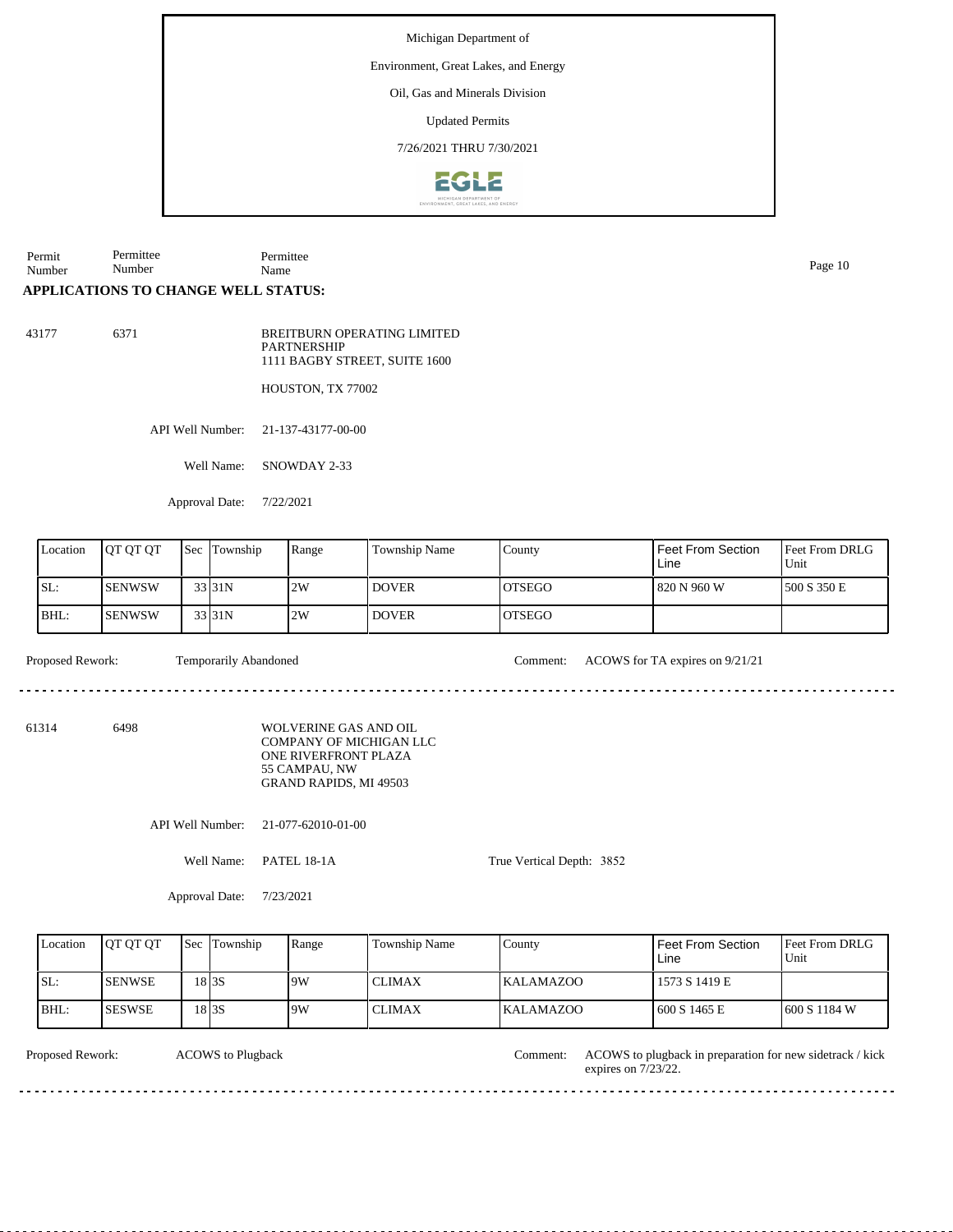#### Environment, Great Lakes, and Energy

Oil, Gas and Minerals Division

Updated Permits

7/26/2021 THRU 7/30/2021



| Permit | Permittee            | Permittee | Page 11 |
|--------|----------------------|-----------|---------|
| Number | Number               | Name      |         |
|        | PERMIT TERMINATIONS: |           |         |

61415 104 WEST BAY EXPLORATION **COMPANY** 13685 S WEST BAYSHORE DR

TRAVERSE CITY, MI 49684

API Well Number: 21-035-62011-00-00

Well Name: CLARE NORTHERN 2-23

Termination Date: 6/14/2021

| Location | <b>IOT OT OT</b> | <b>Sec Township</b> | Range | <b>Township Name</b> | County        | l Feet From Section<br>Line | <b>Feet From DRLG</b><br>Unit |
|----------|------------------|---------------------|-------|----------------------|---------------|-----------------------------|-------------------------------|
| SL:      | <b>I</b> SENESW  | 23117N              | 14W   | <b>GRANT</b>         | <b>ICLARE</b> | 1497 S 2071 W               |                               |
| BHL:     | ISESENW          | 23117N              | 4W    | <b>GRANT</b>         | <b>ICLARE</b> | 2139 N 2309 W               | 1816 N 330 E                  |

 $\sim 100$   $\sim$  $\sim$   $\sim$  . . . . . . . . . . . .